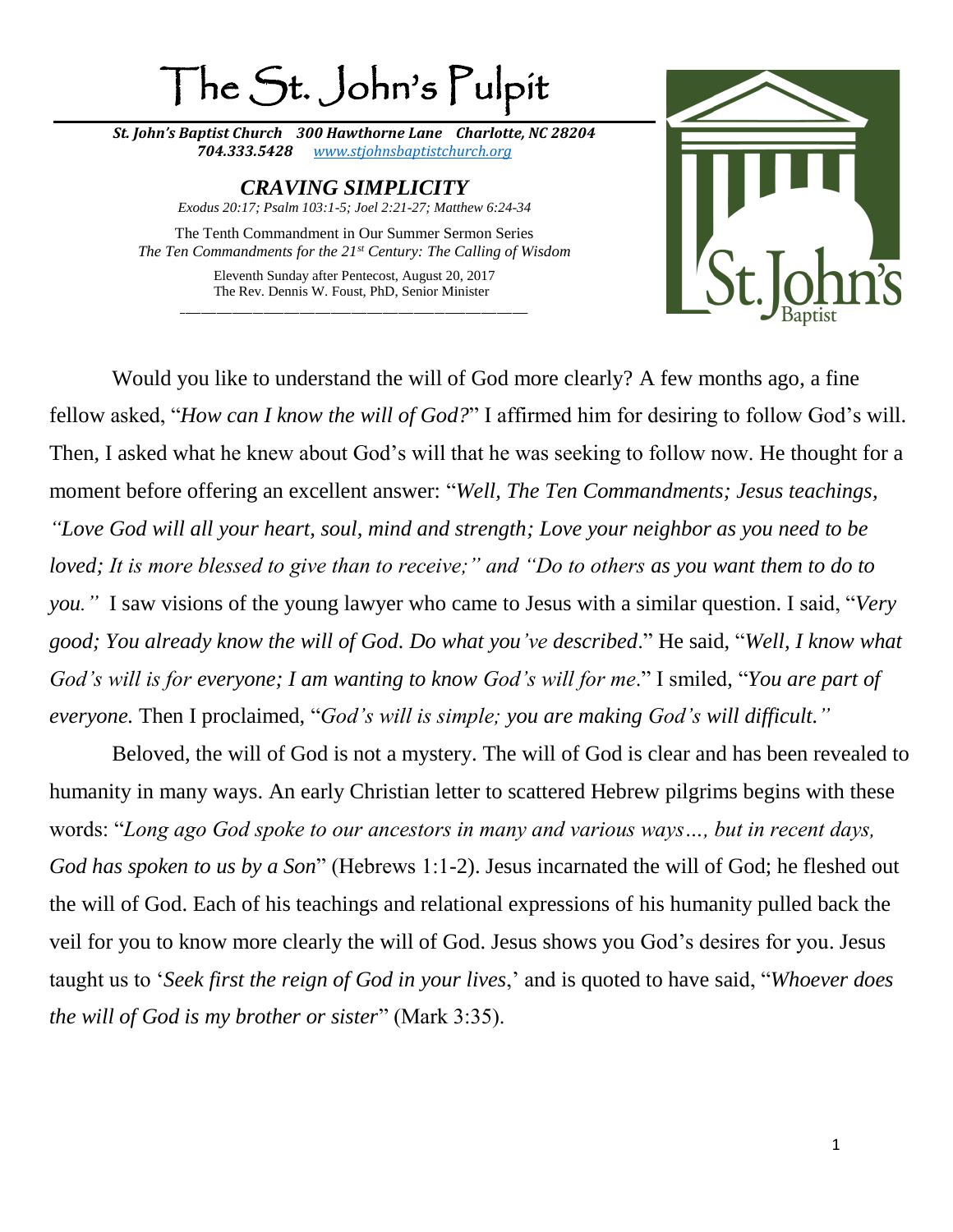This summer, we have reconsidered the will of God as revealed in Ten Commandments. We have applied these ancient principles to our lives. Today, we do not so much come to the end of the list as much as we come full circle back to the 1<sup>st</sup> Commandment.

The 10<sup>th</sup> Commandment, "*You shall not covet*..." brings us full circle back to "*You shall have no other gods before Me.*" You are to desire God above all other desires. (A couple of weeks ago, I enjoyed a beautiful mountain home of some friends where I unpacked twelve boxes and bags of books, files and journals for a week of uninterrupted study and prayer. Their home was so nice that I told them I was glad I had not yet preached on coveting.)

To 'covet' means 'to see and desire; to fix attention upon.' When you see and desire anything or anyone that precludes God from being your first desire, then you have disobeyed the  $1<sup>st</sup>$  and  $10<sup>th</sup>$  Commandments – and turned your back on God's will. You can be possessed by your possessions. Covetousness describes a potential possession possessing you before you possess it. And if a potential possession possesses you before you possess it to the point that it interferes with your desiring of God and the ways of God, then you don't need it. Jesus taught, "*Where your treasure is, there your heart will be also"* (Matthew 6:21); Your focus becomes your life. Therefore, Jesus said, "*You cannot serve two masters…You cannot serve God and wealth*" (Matthew 6:24).

Beloved, God created you to have desires. Jesus blesses you for hungering and thirsting for the ways of God. You are to diligently ask, seek and knock as you relate with God. Early Christian writings taught people to covet or desire what strengthens and sustains the community. As you worship God and express active faith, you covet (desire) the Lordship of God in your life and in the life of the world. Jesus said, "*The pure in heart see God*." Purity of heart is to seek God.

A rabbi was asked, "*If God does not want us to desire or enjoy all these blessings God created, why not just destroy them?*" The rabbi responded, "*Do you want God to destroy everything? People worship the sun, moon, stars, one another and on and on. God desires for you to enjoy all the blessings and God expects you to have multiple loyalties; God only asks that you NOT put any commitment, relationship or desire ahead of your commitment to your relationship with God or your desire for the ways of God*."

There can be a direct relationship between desire and worry. Worry can eclipse faith. The prophet Joel proclaimed God's faithfulness during years of drought, disease and suffering. As the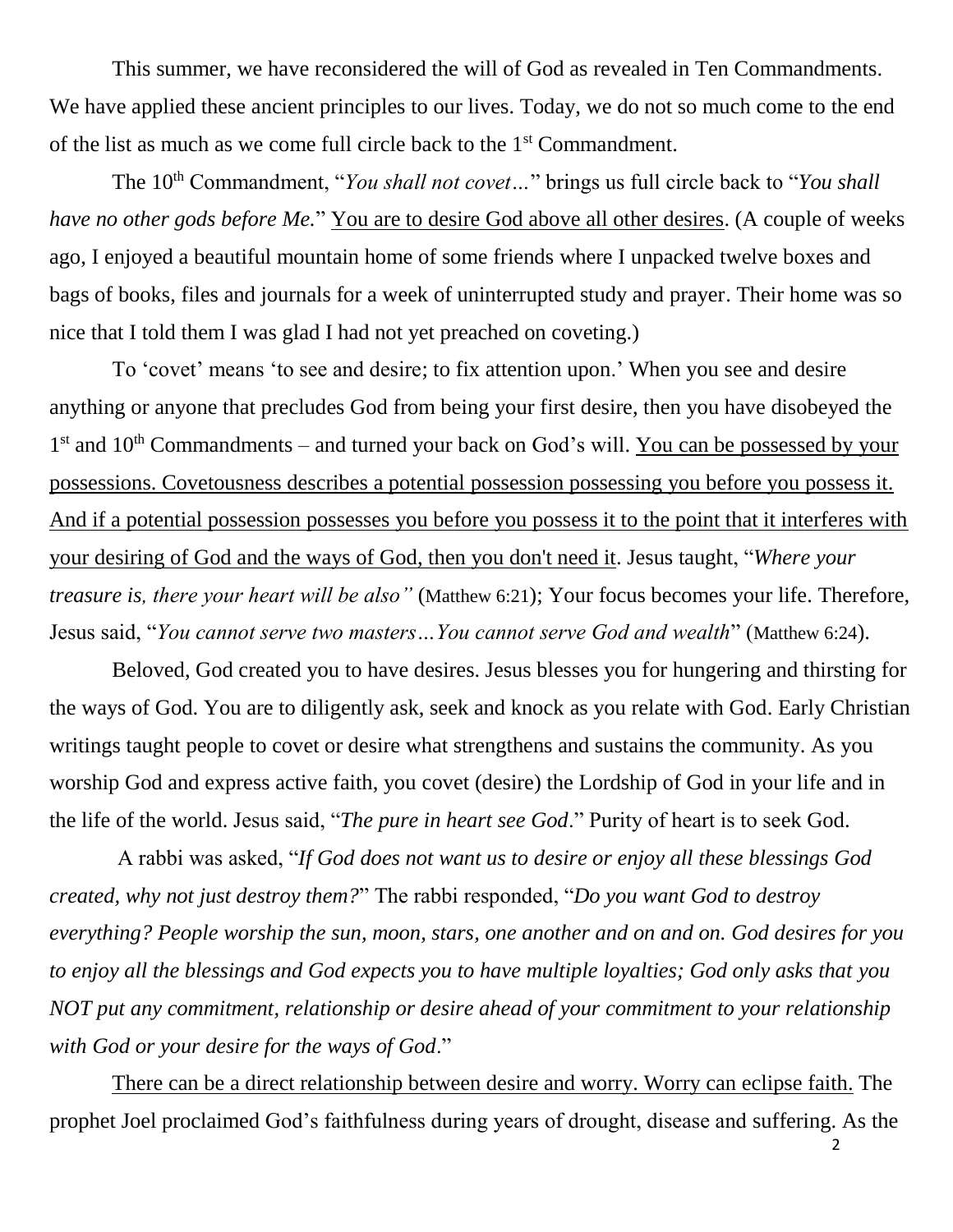people worried, Joel described fertile soil, green pastures, fruitful trees and ample blessings. Jesus taught that worry creates covetousness if it becomes the focus of a person's life. Worry and fear can get in the way of faithful living. Jesus teaches us to learn from birds and flowers.

Recently, I rediscovered a prayer of Thomas 'a Kempis: "*Lord, grant that I may be one with you in choosing and in rejecting, that I may be unable to choose or reject except as you would do*." This prayer is one we could all memorize and use to mature in discipleship.

Today, upward mobility is our life-style. Desiring MORE than we need has become a disease. **The cure for the spiritual disease of covetousness is to desire a maturing relationship with God so deeply that you cannot be bothered or interrupted by a desire for anything else**.

A few years ago, I saw a coffee table book showing families from all around the world. Each family represented different cultures, nations and socio-economics. The only thing similar in the many photos was that each family had set every item that was in their house or apartment outside. As you can imagine, most families of the world did not have too much to bring outside.

When Wayne Oates and his wife were in their seminary years, they served a church which required them to drive on Saturday and stay overnight with a church family. One Saturday evening about 8:00, following a wonderful dinner and some visiting, the farmer asked his guests, "*Are you young folks feeling okay*?" "*Yes*," they replied. "*Do you need anything else to eat or can we get you anything?*" "*No, we are just fine*," said the Oates. "*Well, okay then*," said the farmer as he and his wife stood from their chairs, "*this is our bedtime, so we will leave the lights to you. If you need anything at all, just make yourselves at home. If you look for anything and we don't have it, let us know and we will come downstairs to help you understand how we live without it*."

When I visited Kenya, I heard about a young woman from Lake Norman, NC. She had worked all summer in the orphanage in Nairobi. She became close friends with a girl named Lulu. When the young woman returned to Lake Norman, her father surprised her with a new car for her junior year at UNC Chapel Hill. The young woman thanked her father and then refused the gift saying, "*If Lulu doesn't need it, I don't need it either*." After graduating Chapel Hill, the young woman became a missionary to Kenya for three years. Her father showed up at the chaplain's office at Chapel Hill complaining about how they had put these idealistic thoughts in her head. The chaplain listened and then said, "*You really need to express your anger toward God; for it is*